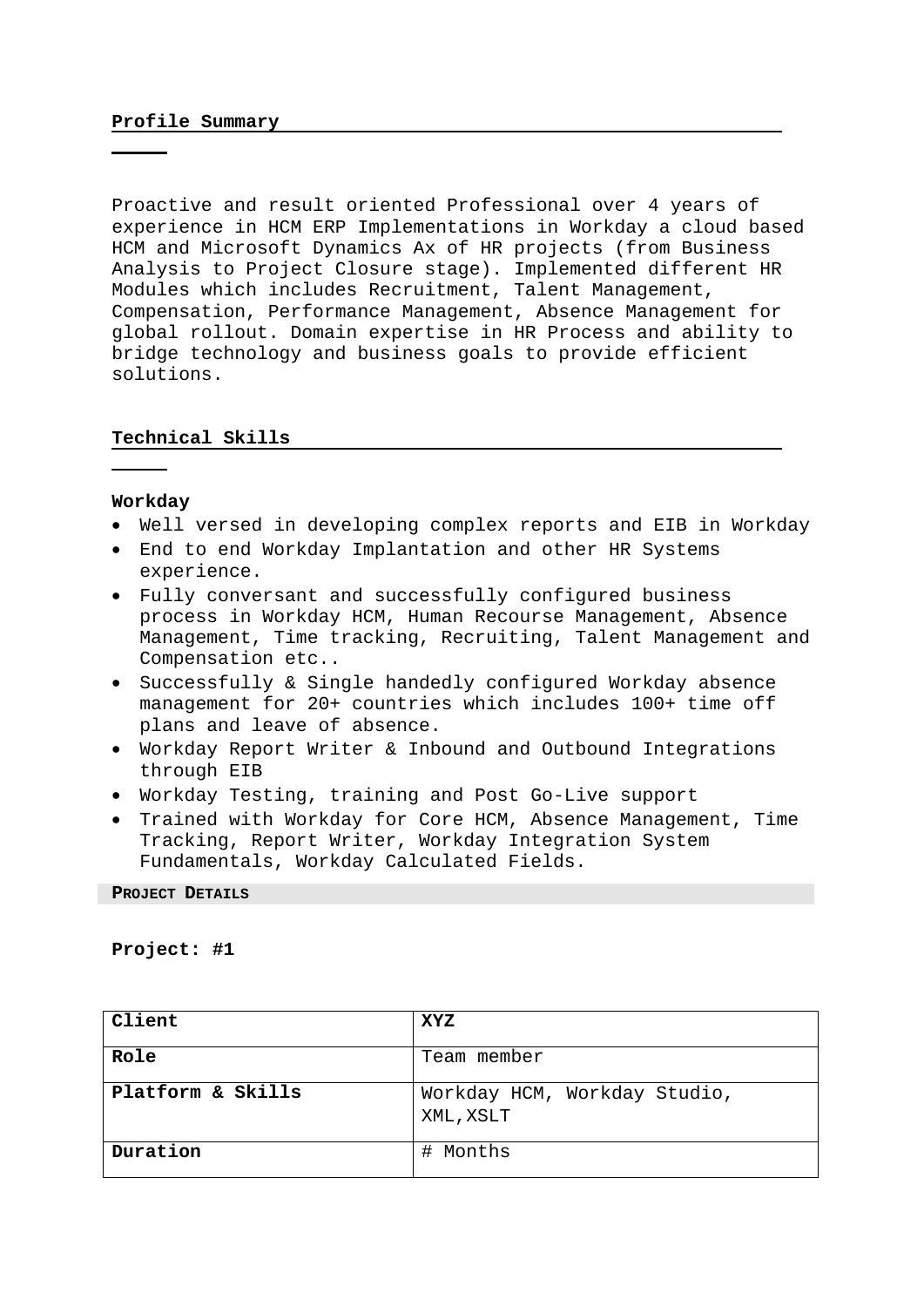# **Project Description:**

 **XYZ** is a Japanese multinational automobile manufacturer headquartered in Nishi-ku, Yokohama, Japan. Nissan was the sixth largest automaker in the world behind Toyota, General Motors, Volkswagen Group, Hyundai Motor Group, and Ford in 20\*\*.

# **Role & Responsibilities:**

- $\triangleright$  Analyzing the issues and providing clarifications/resolutions reported by the user.
- Developed Custom Advanced Reports and Calculated Fields, inbound/outbound EIB's, Core-Connector Integrations.
- Developed complex logic using XSLT
- Creating Normal or Emergency Change in SNOW Tool to move the fixes made for the incidents to Production Environment.
- Dealing with incidents/SRs status from assignment till closing.
- Representing the Normal Change in the CAB/TAB Meeting conducted every week for getting approval to migrate the changes to production.

| Project: |  | #2 |
|----------|--|----|
|----------|--|----|

| Client                       | <b>XYZ</b>                                |
|------------------------------|-------------------------------------------|
| Role                         | Team member                               |
| <b>Platform &amp; Skills</b> | Workday HCM, Workday Studio,<br>XML, XSLT |
| Duration                     | # Months                                  |

# **Project Description:**

 **XYZ** has completed the separation of its IT systems from those of RBS using cloud software from Workday, and has simultaneously driven down the cost of the HR function at the insurance group. The main priority was to ensure that staffs on new contracts were able to be paid. This meant putting Workday in place as the core HR system, alongside Ceridian for payroll. All the contracts were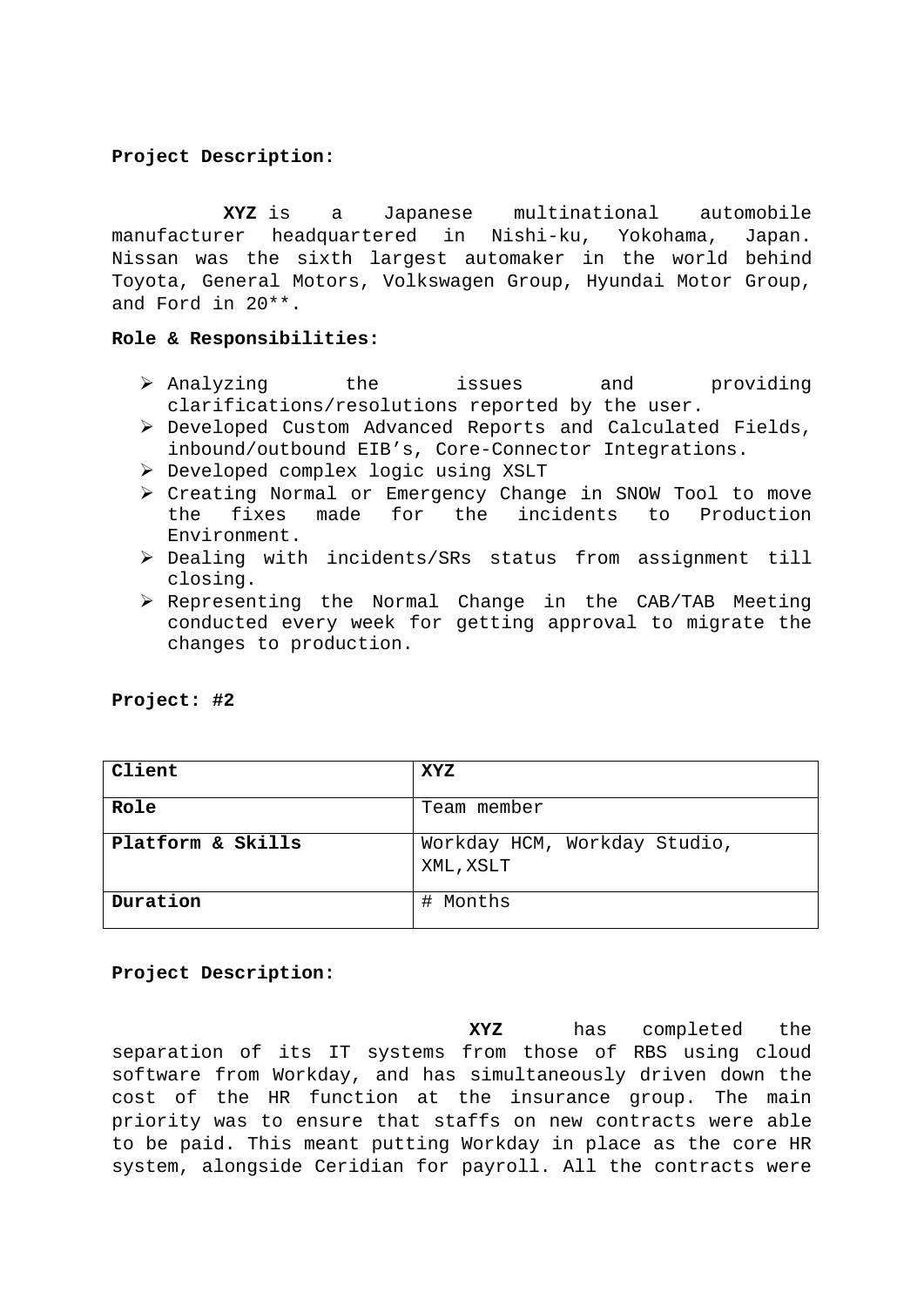build the capability within the HR function such as rewards and tax, as well as implement seven new systems. The heart of that was Workday as our core system.

# **Role & Responsibilities:**

- Implemented payroll interface using Payroll Interface Integration Template and workday Studio
- Implemented Absence Interface using Document Transformation Integration Template
- Configured Document delivery steps in integrations using SFTP/FTP
- $\triangleright$  Developed Custom advanced Reports
- Developed Calculated fields
- Developed complex logic using XSLT

**Project: #3** 

| Client                       | Morgan Stanley                  |
|------------------------------|---------------------------------|
| Role                         | Team member                     |
| <b>Platform &amp; Skills</b> | XML, XSLT, ExtJs, Ajax and Java |
| Duration                     | 11 months                       |

# **Project Description:**

The existing Non-Client Account opening process is fragmented across products and regions and is a source of firm risk through inefficient reference data validations, manual touch points and a lack of accountability.

### **Role & Responsibilities:**

- $\triangleright$  Analyzing the Requirement and developed the code using ExtJs for UI.
- $\triangleright$  Integrating the services using Ajax and ExtJs On front-end
- $\triangleright$  Developed front-end logic using XML, XSLT

**Project: #4** 

| Client | <b>XYZ</b>  |
|--------|-------------|
| Role   | Team member |